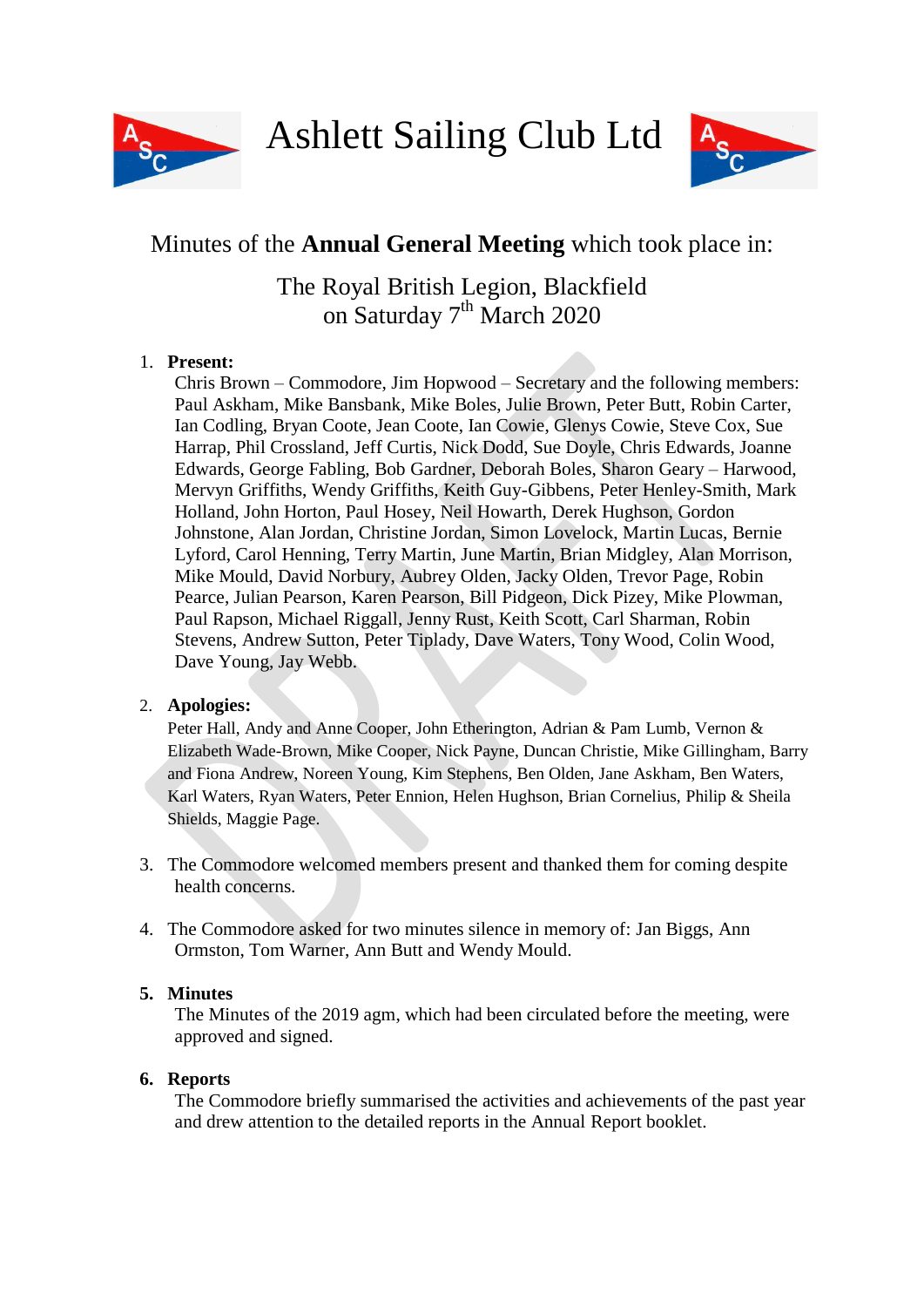## **7. 2018 Accounts**

The accounts for the year ending 31st December, 2018 which had been circulated before the meeting were approved by show of hands with none against.

## **8. 2019 Accounts**

The Secretary explained that the Accounts for the year ending 31st December, 2019 were not finalised. He referred to the cash accounts in the Annual Report which, while not final, gave a fair impression of the source and use of funds. As planned, approximately half our income was spent on day to day running costs with half available for projects and major maintenance. In summary he believed the financial situation was healthy; members' funds had increased by £20,000 which were invested in fixed assets. Cash at the bank had decreased by £4000 but we still had about £60,000 to carry forward to next year.

### **9. Appointment of Accountant / Inspector**

The Committee recommended that Kara Accountants be re-appointed to finalise and inspect our accounts. In response to a question, the Secretary explained that we are not required to have a formal audit unless the membership required one; an independent inspection was sufficient. Approved by show of hands with none against.

### **10. Election of 2020/21 committee**

As the number of candidates matched the number of vacancies the following were elected without a vote:

Commodore – Chris Brown

Secretary – Jim Hopwood

Treasurer – Sharon Geary-Harwood

Ordinary committee members: Phil Crossland, George Fabling, Merv Griffiths, Keith Guy-Gibbens, Neil Howarth, Martin Lucas, Julian Pearson, Dick Pizey, Dave Waters.

## **11. Changes to the Articles and Rules**

The following proposed changes to the Articles and Rules were set out in the Annual Report which was given to members on arrival. The Secretary or Membership Secretary introduced them one by one and, following some discussion, each was approved by show of hands with none against. (The new wording is in **bold**, the reason for the change is in *italics*.)

Change 'Company' to '**Club**', 'Board' to '**Committee**' and 'Director' to '**Committee Member'** throughout the document, except where it refers specifically to company functions.

In rules relating to elections, replace "Full Member" with "**Voting Member**". *The current wording excludes Family Student and Senior members.*

#### **Article 10 Dissolution**

Change **'**In the event of winding up, all assets of the company, after satisfaction of all its debts and liabilities, shall be donated to a suitable organisation with similar objectives which has been approved by the members of the sailing club.' to '**In the event of winding up, all assets of the company, after satisfaction of all its debts and liabilities, shall be distributed to the members in equal shares.'**

*The purpose of this change is to allow us to qualify as a 'members club' for tax purposes with potential savings of several thousand pounds per year.*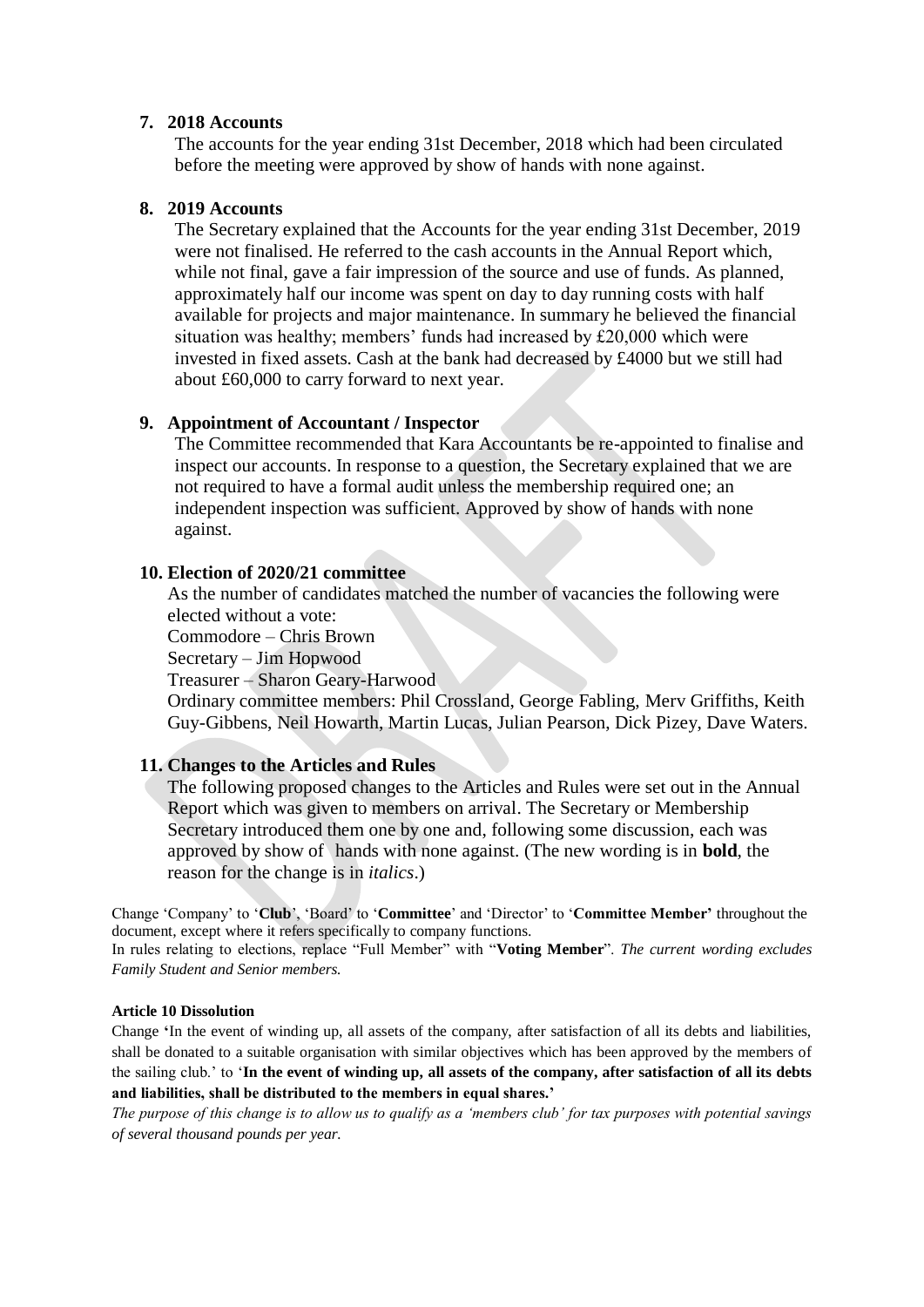#### **General Information**

Change 'Exxon Mobile' to '**Esso Petroleum Company Limited'** the correct name of our landlord. Delete sections 1.2 and 1.3 which are all repeated in the Rules. Delete reference to 'Operation Shark' which is defunct.

#### **Constitution**

**2.2.c** Insert**: 'The Club is a company limited by guarantee and members of the Club are also members of the Company.'**

#### **2.4** and **Rule 10**

#### Insert: **'The Club Committee also serves as the board of the company.'**

Delete: 'If and for as long as the Directors are the only members of the Company, half the number of the Directors for the time being shall be a quorum.' *It is no longer relevant.*

#### **Rule 6**

Replace: 'If the Board agree to the re-admission of a person whose membership was terminated because of a., above, that person must pay an entry fee as a new member and shall have no priority for moorings or other privileges by virtue of previous membership.

#### With: **'The Committee may, at its discretion, agree to the re-admission of a person whose membership was terminated because of late payment of fees, provided he has paid all fees due for the time since his earlier membership'.**

*The existing rule is unnecessarily harsh. The new wording reflects what we actually do.*

#### **Rule 8 Directors of the Board,**

Delete: 'Ordinary Board Members shall serve for a maximum of three years and cannot seek re-election to any Board position for at least 1 year' *There is no reason to stop willing volunteers continuing in office. The new wording reflects what we actually do.*

Delete: 'The Commodore / Secretary / Finance Director shall serve for a maximum of three years and cannot seek re-election to any Board position for at least 1 year.' *There is no reason to stop willing volunteers continuing in office.*

#### **Rule 13 Finance**

Replace: "Club funds shall be held in a banking account opened in the name of the Ashlett Sailing Club Ltd except security key deposits The deposits received for the issue of security keys to members shall be lodged by the Finance Director in a Building Society or other equally secure account approved by the Board and the interest from this account may be spent on Club facilities."

With: **"Club funds shall be held in a banking account opened in the name of the Ashlett Sailing Club Ltd. Funds not required for immediate use and security key deposits shall be lodged in an interest bearing Building Society or other equally secure account approved by the Board and the interest from this account may be spent on Club facilities."**

*There is no longer a need to keep key deposits in a separate account. All club reserves should be in an interest bearing account. The new wording reflects what we actually do.* 

#### **Rule 22 Terminology**

Insert " 'Voting Member' means Full, Family, Student or Senior Member."

#### **Rule I Workboats and Blocklifter**

Rule I.3 Delete "and the mooring chain locked." *We have not locked the workboat for many years. The revised wording reflects what we actually do.*

#### **Rule 4 Membership - Proposed new wording:**

Membership is open to anyone over the age of 18 and shall be divided into the following categories. There will be no joining fee for members changing category of membership.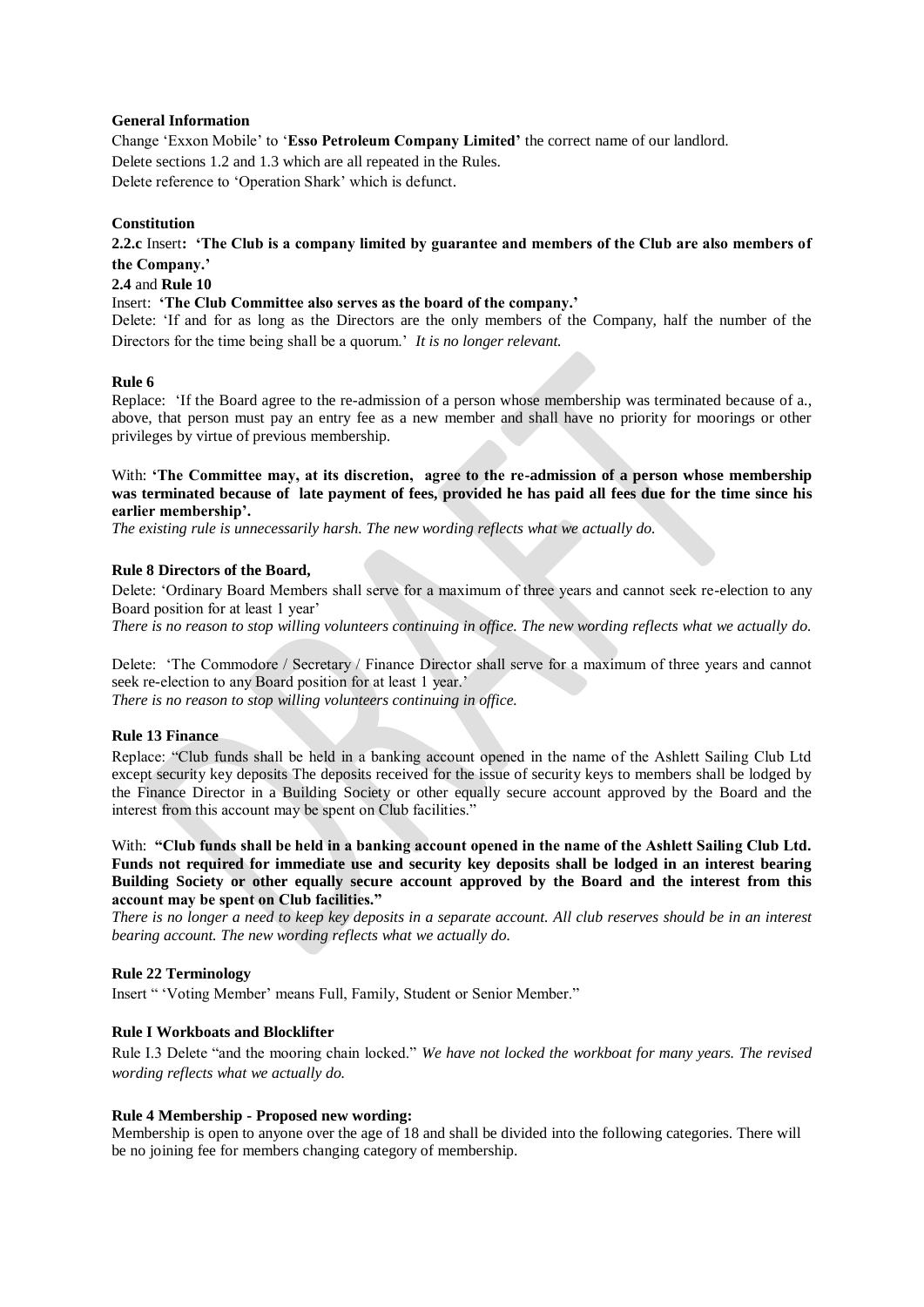**Single Member** – Member must be present when family members visit the club. One vote.

**Family Members** – Two adults at the same address and their children over 15 may all use the club facilities independently. They are eligible for a discount of 20% off the full membership fee for two adults. Both adults are eligible to vote.

**Student Members** – Members over the age of eighteen who are in full time education or full time unpaid training are eligible for a discount of  $\frac{1}{3}$  off the full membership fee. Proof of eligibility will be required. These members will have full membership and voting rights.

**Senior Members** – Senior membership is open to members aged 70 and over who have at least 10 years continuous membership with the Club or ASC. They are eligible for a discount of 20% off the single membership fee.

**Senior Family Members** – A couple where at least one member is eligible for Senior Membership will be eligible for a further 20% reduction. Both members may vote.

**Offshore Member** – A member in any of the above categories who does not pay for a mooring, pound space or winter hard standing but keeps a boat elsewhere shall pay visitors fees when bringing his boat to the creek.

**Social Membership** - is open to those who are not actively engaging in any water sport at the Club. They must not have any craft or equipment in the Creek or on Club premises. They do not have voting rights. Fees will be 50% of Single Membership.

**Life Membership** – Senior Members who qualify for Social Membership may be offered Life Membership. Life membership is free but has no voting rights.

**Probationary Membership** – Newly enrolled members of the club will serve a period of one year as a probationary member and do not have voting rights. During this period they will be expected to demonstrate interest and support for the activities of the Club. Full membership will be confirmed following review by the Committee, at the end of the period.

**Rule 5 Subscriptions, Fees and Other Charges** Proposed addition:

**Members joining or taking a mooring, pound or boathouse space during the year shall be entitled to the following discounts to the annual fees:**

- **i. Starting April to August – full fee.**
- **ii. Starting September to December – 50% of full fee.**
- **iii. Starting January – March – included with following year.**

*Officers have applied informal versions of this in the past; the new rule would bring consistency and fairness across all activities.*

#### 12. **Election of Rear Commodore**.

The Commodore, on behalf of the Committee, proposed Jacky Olden. Approved by loud applause.

#### **13. Thanks**

The Commodore thanked the members for their participation and the Committee for all its work through the year.

The meeting closed at 12.30